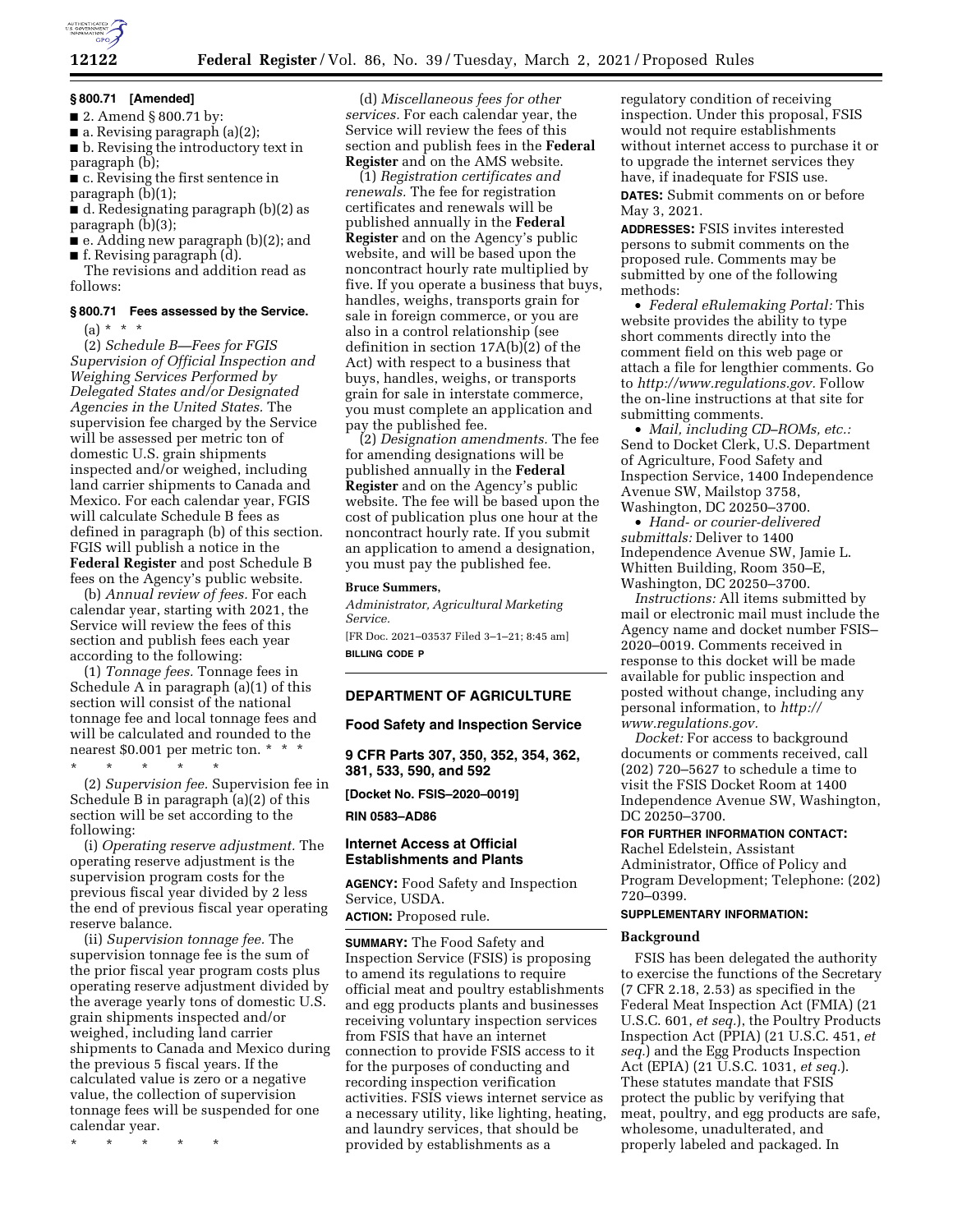addition to mandatory inspection, the Agricultural Marketing Act (AMA), 7 U.S.C. 1622, 1624, provides for inspection services to accommodate business needs, such as obtaining certifications necessary to meet requirements of importing countries or the inspection of nonamenable products (voluntary reimbursable services). This includes the voluntary service activities related to export certification (9 CFR part 350), voluntary inspection of exotic animals (*e.g.,* antelope, bison) (9 CFR part 352), voluntary inspection of rabbits (9 CFR part 354), voluntary poultry inspection (9 CFR part 362), and the voluntary inspection of egg products (9 CFR part 592).

FSIS inspection program personnel (IPP) need to have efficient internet access to receive their scheduled inspection tasks and to record the results of the inspection tasks in the FSIS Public Health Information System (PHIS). PHIS is a web-based software application that integrates and streamlines all scheduling, assigning, tracking, and documentation for mission required FSIS food safety functions such as import management, export management, domestic production inspections, and risk analysis. FSIS employees, representatives of countries with whom the United States maintains an import and export relationship, and meat, poultry, and egg products establishments, which are subject to inspection, may all use PHIS. PHIS replaced several legacy client-server applications, multiple automated paper, and email-based processes.

For example, PHIS:

• Contains the establishment profile data for both official and non-official establishments that is used not only by IPP to perform their verification activities but also by other FSIS program areas to schedule laboratory sampling, inform policy decisions, and allocate resources.

• Contains slaughter totals and animal disposition information for amenable and exotic species, as entered by IPP. This data is used by FSIS and other USDA agencies (*e.g.,* the Animal and Plant Health Inspection Service) to inform policy decisions, track emerging disease trends, and allocate resources.

• Contains inspection results and provides IPP the ability to issue noncompliance records to address regulatory violations at official and nonofficial establishments.

• Allows IPP to request sampling supplies and receive laboratory sample results.

• Provides for IPP review and approval of electronic import applications in the PHIS import

management component, as well as electronic export applications for shipments destined to countries included in the PHIS export component.

The regulations at 9 CFR 307.1, 381.36(a), and 533.3 require official meat, poultry, and Siluriformes fish establishments to provide FSIS IPP with office space, including necessary furnishings, light, heat, and janitor services, rent free, for their exclusive use for official purposes. These regulations state that, at the discretion of the Administrator, small establishments requiring less than one full-time inspector need not furnish such facilities. The regulations at 590.136(a) similarly state that egg products plants will furnish office space, including furnishings, light, heat, and janitor service, without cost, for the use of IPP for official purposes. These regulations also provide that, at the discretion of the Administrator, small plants requiring the services of less than one full-time inspector need not furnish such accommodations.

The United States bears the cost of providing mandatory inspection services to official establishments (21 U.S.C. 468, 695, 1053(a)), while establishments and other facilities receiving voluntary inspection services must pay for such services. FSIS regulations governing the voluntary inspection of rabbits and egg products (*e.g.,* inspection of the processing in official plants of products containing eggs, sampling of products and quantity and condition inspection of products) require that facilities purchasing such inspection services provide office space and utilities for use by IPP. Specifically, the regulations at 9 CFR 354.221(g) require facilities receiving voluntary rabbit inspection to provide IPP with office space, including, but not limited to, light, heat, and janitor services, without cost to the Agency. And, the regulations at 9 CFR 592.95(b)require facilities receiving voluntary inspection of egg products to provide IPP with acceptable furnished office space and equipment, including, but not limited to, a desk, lockers, or cabinets.

Establishments and other facilities that purchase other types of voluntary services under 9 CFR 350.7(a), 352.5(a), 362.5(a), including identification services, certification services, and voluntary inspection services may be charged to cover the cost of ''other expenses'' incurred by the Agency in connection with the furnishing of inspection. FSIS considers internet access to be an expense necessary for the provision of these voluntary inspection services.

As such, because internet access is a utility or expense necessary for the provision of both mandatory and voluntary inspection services, FSIS is proposing to require that establishments receiving mandatory inspection or purchasing voluntary inspection services provide internet access to IPP, as a condition of receiving inspection, provided the establishment already has internet service adequate for FSIS needs. Again, FSIS would not require establishments or facilities without internet access to purchase it or to upgrade the internet services they have, if inadequate for FSIS use.

#### **Proposed Rule**

FSIS is proposing to amend sections 9 CFR 307.1, 350.7(d), 352.5(d), 354.221(g), 362.5(d), 381.36(a), 533.3, 590.136(a), and 592.95(b) to require official meat, poultry, Siluriformes fish establishments and egg products plants, as well as facilities receiving voluntary services, including identification services, export certification, and voluntary exotic animal and poultry inspection, that have internet services, to provide FSIS IPP with internet access for the purposes of conducting and recording inspection verification activities. Consistent with the regulations providing that small establishments requiring less than one full-time inspector need not furnish FSIS with office space, lighting, heat, janitor services, and lockers, under this proposal, FSIS would not require establishments or facilities without internet access to purchase it or to upgrade the internet services they have, if inadequate for FSIS use.

In addition, FSIS is proposing to update 9 CFR 307.1 and 381.36(a) to change the title of the FSIS approving officials to Frontline Supervisors because FSIS no longer uses the title Circuit Supervisors. FSIS also proposes to change the use of the word ''shall'' to "must" in 9 CFR 307.1 and 381.36(a).

## **Executive Orders 12866 and 13563, 12988, and the Regulatory Flexibility Act**

Executive Orders (E.O.s) 12866 and 13563 direct agencies to assess all costs and benefits of available regulatory alternatives and, if regulation is necessary, to select regulatory approaches that maximize net benefits (including potential economic, environmental, public health and safety effects, distributive impacts, and equity). E.O. 13563 emphasizes the importance of quantifying both costs and benefits, of reducing costs, of harmonizing rules, and of promoting flexibility. This proposed rule has been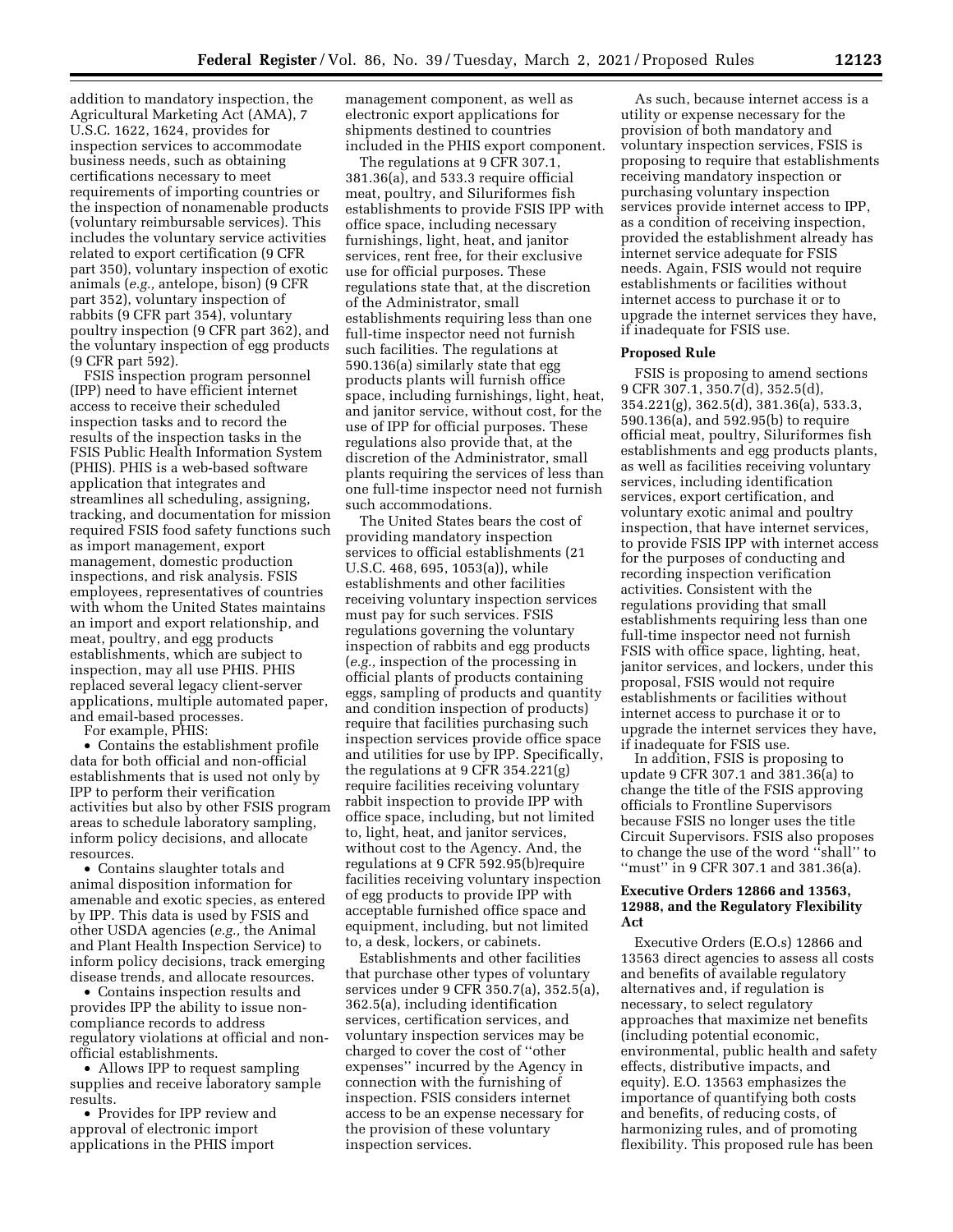designated as a ''non-significant'' regulatory action under section 3(f) of E.O. 12866. Accordingly, the rule has not been reviewed by the Office of Management and Budget (OMB) under E.O. 12866.

If this rule is finalized, FSIS does not expect any additional industry or Agency costs, because FSIS would not require establishments without internet access to purchase the services or to upgrade services that are not adequate for FSIS's use. FSIS would have cost savings by reducing the costs of providing internet access to FSIS IPP at establishments.

## *Expected Benefits of the Proposed Rule*

Internet connectivity benefits establishments and FSIS by facilitating FSIS verification activities. Internet access lets FSIS IPP more efficiently transmit or receive critical information (*e.g.,* receiving information on test results, submitting data on establishment operations, updating establishment profile information, and facilitating global trade).

FSIS would benefit through reduced payments for internet connection. FSIS spends on average \$6.6 million<sup>1</sup> annually providing IPP with various forms of internet connection, such as direct or wireless local area network (LAN), and wireless solutions at approximately 1,500 establishments as well as additional mobile wireless solutions for IPP on patrol assignments. Of the approximate 6,500 active establishments, FSIS estimates that approximately 6,000 to 6,300 establishments have email addresses,<sup>2</sup> which we assume means that these establishments have internet connection. The Agency is seeking comment on the level of internet connectivity at establishments that currently maintain internet services. If the Agency is able to use internet provided by these establishments, it would result in an upper bound savings of \$6.6 million annualized at the 7 percent discount rate over ten years.

#### *Expected Costs of the Proposed Rule*

FSIS expects any cost associated with this proposed rule to be *de minimis.*  Since most establishments have email addresses, FSIS expects most establishments to have internet connectivity adequate for FSIS needs. Such establishments would likely be able to provide internet service to FSIS without a significant burden or additional costs to do so. FSIS requests comments on the number and types of establishments or facilities receiving mandatory or purchasing voluntary inspection services that do not purchase internet services at all, do not purchase internet services adequate for FSIS needs, or could not provide IPP access to internet services without accruing significant costs, as well as any cost estimates for providing IPP with access to the establishment's existing internet services.

#### **Regulatory Flexibility Act Assessment**

The FSIS Administrator has made a preliminary determination that this proposed rule, if finalized, would not have a significant economic impact on a substantial number of small entities in the United States, as defined by the Regulatory Flexibility Act (5 U.S.C. 601), because any costs associated with the rule would be *de minimis.* FSIS would only require small businesses to provide internet access to FSIS IPP if the business has internet service and it's adequate for FSIS's use by IPP.

## **Executive Order 12988, Civil Justice Reform**

This proposed rule has been reviewed under Executive Order 12988, Civil Justice Reform. Under this rule: (1) All State and local laws and regulations that are inconsistent with this rule will be preempted; (2) no retroactive effect will be given to this rule; and (3) no administrative proceedings will be required before parties may file suit in court challenging this rule.

#### **Paperwork Reduction Act**

There are no new paperwork or recordkeeping requirements associated with this proposed rule under the Paperwork Reduction Act of 1995 (44 U.S.C. 3501–3520).

## **Environmental Impact**

Each USDA agency is required to comply with 7 CFR part 1b of the Departmental regulations, which supplements the National Environmental Policy Act regulations published by the Council on Environmental Quality. Under these regulations, actions of certain USDA agencies and agency units are

categorically excluded from the preparation of an Environmental Assessment (EA) or an Environmental Impact Statement (EIS) unless the agency head determines that a particular action may have a significant environmental effect (7 CFR 1b.4(a)). FSIS is among the agencies categorically excluded from the preparation of an EA or EIS (7 CFR 1b.4 $(b)(6)$ ).

FSIS has determined that this proposed rule would not create any extraordinary circumstances that would result in this normally excluded action having a significant effect on the human environment. Therefore, this action is appropriately subject to the categorical exclusion for FSIS programs and activities under 7 CFR 1b.4.

#### **E-Government Act**

FSIS and the U.S. Department of Agriculture (USDA) are committed to achieving the purposes of the E-Government Act (44 U.S.C. 3601, *et seq.*) by, among other things, promoting the use of the internet and other information technologies and providing increased opportunities for citizen access to Government information and services, and for other purposes.

#### **Congressional Review Act**

Pursuant to the Congressional Review Act at 5 U.S.C. 801 *et seq.,* the Office of Information and Regulatory Affairs has determined that this proposed rule is not a ''major rule,'' as defined by 5 U.S.C. 804(2).

#### **Additional Public Notification**

Public awareness of all segments of rulemaking and policy development is important. Consequently, FSIS will announce this **Federal Register**  publication on-line through the FSIS web page located at: *[http://](http://www.fsis.usda.gov/federal-register) [www.fsis.usda.gov/federal-register.](http://www.fsis.usda.gov/federal-register)* 

FSIS also will make copies of this publication available through the FSIS Constituent Update, which is used to provide information regarding FSIS policies, procedures, regulations, **Federal Register** notices, FSIS public meetings, and other types of information that could affect or would be of interest to our constituents and stakeholders. The Constituent Update is available on the FSIS web page. Through the web page, FSIS is able to provide information to a much broader, more diverse audience. In addition, FSIS offers an email subscription service which provides automatic and customized access to selected food safety news and information. This service is available at: *[http://](http://www.fsis.usda.gov/subscribe) [www.fsis.usda.gov/subscribe.](http://www.fsis.usda.gov/subscribe)* Options range from recalls to export information,

<sup>1</sup>This is the average cost calculated using the FSIS Office of Chief Information Officer estimates of annual expenditures on internet services: \$6,272,000 in 2017, \$6,755,000 in 2018, and \$6,755,000 in 2019.

<sup>2</sup>The count of establishments, rounded to the nearest hundred, with email addresses was compiled from the Office of Public Affairs and Consumer Education on 5/15/2020. The count of active establishments includes approximately 1,100 eligible importer/exporter establishments and approximately 2,000 establishments that have voluntary inspection eligibility. Data was downloaded from the FSIS Public Health Information System on 8/14/2020.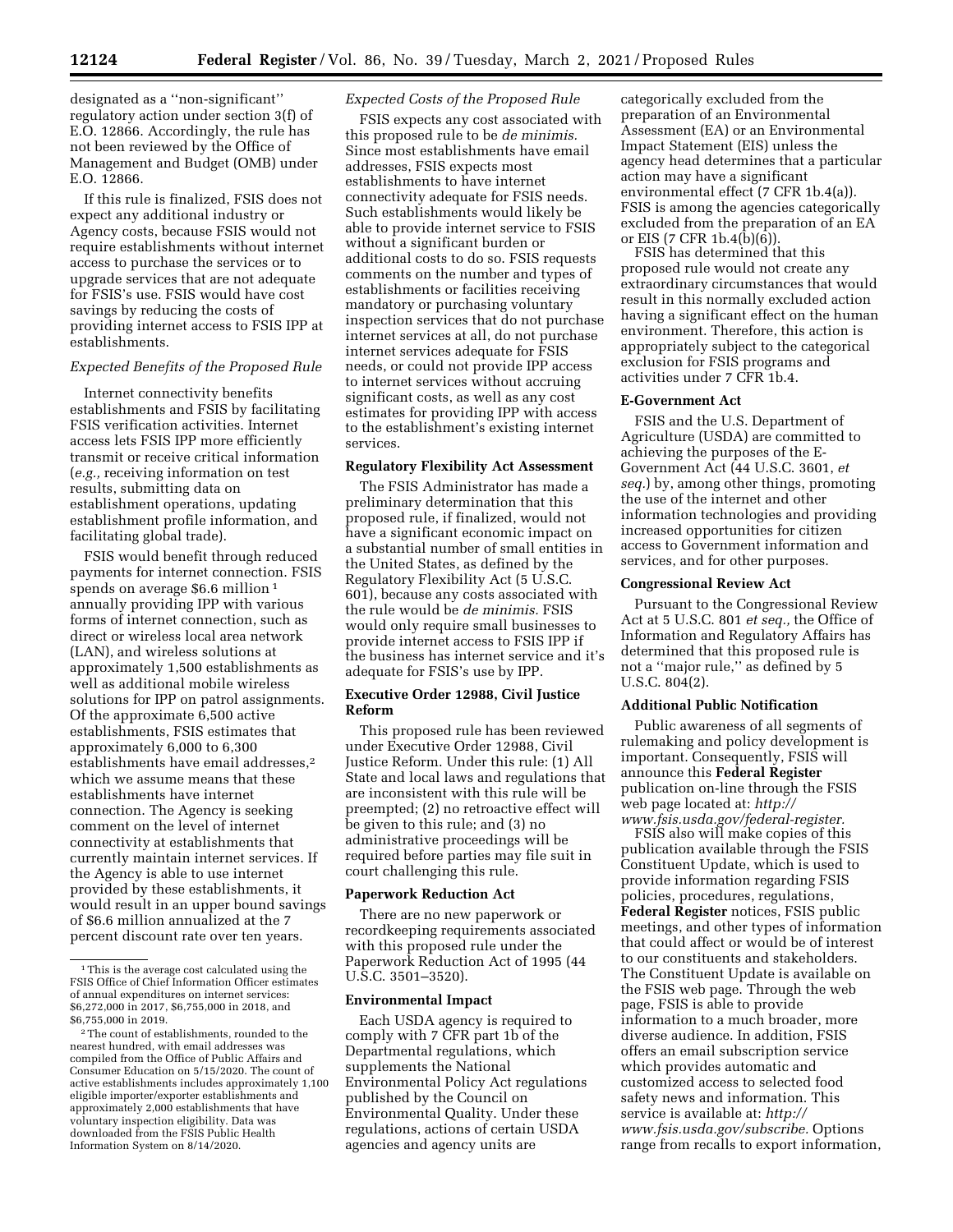regulations, directives, and notices. Customers can add or delete subscriptions themselves and have the option to password protect their accounts.

#### **USDA Non-Discrimination Statement**

No agency, officer, or employee of the USDA shall, on the grounds of race, color, national origin, religion, sex, gender identity, sexual orientation, disability, age, marital status, family/ parental status, income derived from a public assistance program, or political beliefs, exclude from participation in, deny the benefits of, or subject to discrimination any person in the United States under any program or activity conducted by the USDA.

## *How To File a Complaint of Discrimination*

To file a complaint of discrimination, complete the USDA Program Discrimination Complaint Form, which may be accessed online at *[http://](http://www.ocio.usda.gov/sites/default/files/docs/2012/Complain_combined_6_8_12.pdf) [www.ocio.usda.gov/sites/default/files/](http://www.ocio.usda.gov/sites/default/files/docs/2012/Complain_combined_6_8_12.pdf) [docs/2012/Complain](http://www.ocio.usda.gov/sites/default/files/docs/2012/Complain_combined_6_8_12.pdf)*\_*combined*\_*6*\_*8*\_ *[12.pdf,](http://www.ocio.usda.gov/sites/default/files/docs/2012/Complain_combined_6_8_12.pdf)* or write a letter signed by you or your authorized representative.

Send your completed complaint form or letter to USDA by mail, fax, or email:

*Mail:* U.S. Department of Agriculture, Director, Office of Adjudication, 1400 Independence Avenue SW, Washington, DC 20250–9410.

*Fax:* (202) 690–7442.

*Email: [program.intake@usda.gov.](mailto:program.intake@usda.gov)* 

Persons with disabilities who require alternative means for communication (braille, large print, audiotape, etc.), should contact USDA's TARGET Center at (202) 720–2600 (voice and TDD).

#### **List of Subjects**

*9 CFR Part 307* 

Government employees, Meat inspection.

#### *9 CFR Part 350*

Meat inspection, Reporting and recordkeeping requirements.

#### *9 CFR Part 352*

Food labeling, Meat inspection, Reporting and recordkeeping requirements.

#### *9 CFR Part 354*

Administrative practice and procedure, Animal diseases, Food labeling, Meat inspection, Rabbits and rabbit products, Reporting and recordkeeping requirements, Signs and symbols.

### *9 CFR Part 362*

Meat inspection, Poultry and poultry products, Reporting and recordkeeping requirements.

## *9 CFR Part 381*

Administrative practice and procedure, Animal diseases, Crime, Exports, Food grades and standards, Food labeling, Food packaging, Government employees, Grant programs—agriculture, Imports, Intergovernmental relations, Laboratories, Meat inspection, Nutrition, Polychlorinated biphenyls (PCB's), Poultry and poultry products, Reporting and recordkeeping requirements, Seizures and forfeitures, Signs and symbols, Technical assistance, Transportation.

#### *9 CFR Part 533*

Fish, Food grades and standards, Government employees, Public health, Seafood.

#### *9 CFR Part 590*

Eggs and egg products, Exports, Food grades and standards, Food labeling, Imports, Reporting and recordkeeping requirements.

#### *9 CFR Part 592*

Eggs and egg products, Exports, Food grades and standards, Food labeling, Imports, Reporting and recordkeeping requirements.

For the reasons set out in the preamble, FSIS is proposing to amend 9 CFR Chapter III as follows:

## **PART 307—FACILITIES FOR INSPECTION**

■ 1. The authority citation for part 307 continues to read as follows:

**Authority:** 7 U.S.C. 394, 21 U.S.C. 601– 695; 7 CFR 2.17, 2.55.

■ 2. Revise § 307.1 to read as follows:

#### **§ 307.1 Facilities for Program employees.**

Office space, including necessary furnishings, light, internet access, heat, and janitor service, must be provided by official establishments, rent free, for the exclusive use for official purposes of the inspector and other Program employees assigned thereto. The space set aside for this purpose must meet with approval of the Frontline Supervisors and must be conveniently located, properly ventilated and provided with lockers suitable for the protection and storage of Program supplies and with facilities suitable for Program employees to change clothing if such clothes changing facilities are deemed necessary by FSIS. At the discretion of the Administrator,

small plants requiring the services of less than one full-time inspector need not furnish facilities as prescribed in this section, where adequate facilities exist in a nearby convenient location. Laundry service for inspectors' outer work clothing must be provided by each establishment. Establishments that lack internet services are not required to purchase internet services for use by FSIS and establishments with internet services inadequate for use by FSIS are not required to upgrade such services.

## **PART 350—SPECIAL SERVICES RELATING TO MEAT AND OTHER PRODUCTS**

■ 3. The authority citation for part 350 continues to read as follows:

**Authority:** 7 U.S.C. 1622, 1624; 7 CFR 2.17, 2.55.

■ 4. In § 350.7, revise the section heading and add paragraph (h) to read as follows:

#### **§ 350.7 Fees, charges, and Internet access.**

\* \* \* \* \*

(h) Internet access must be provided by the applicant for service, rent free, for the exclusive use for official purposes of the inspector and other Program employees assigned thereto. Applicants that lack internet services are not required to purchase internet services for use by FSIS and applicants with internet services inadequate for use by FSIS are not required to upgrade such services.

## **PART 352—EXOTIC ANIMALS AND HORSES; VOLUNTARY INSPECTION**

■ 5. The authority citation for part 352 continues to read as follows:

**Authority:** 7 U.S.C. 1622, 1624; 7 CFR 2.17(g) and (i), 2.55.

■ 6. In § 352.5, revise the section heading and add paragraph (f) to read as follows:

## **§ 352.5 Fees, charges and Internet access.**

\* \* \* \* \*

(f) Internet access must be provided by the applicant for service, rent free, for the exclusive use for official purposes of the inspector and other Program employees assigned thereto. Applicants that lack internet services are not required to purchase internet services for use by FSIS and applicants with internet services inadequate for use by FSIS are not required to upgrade such services.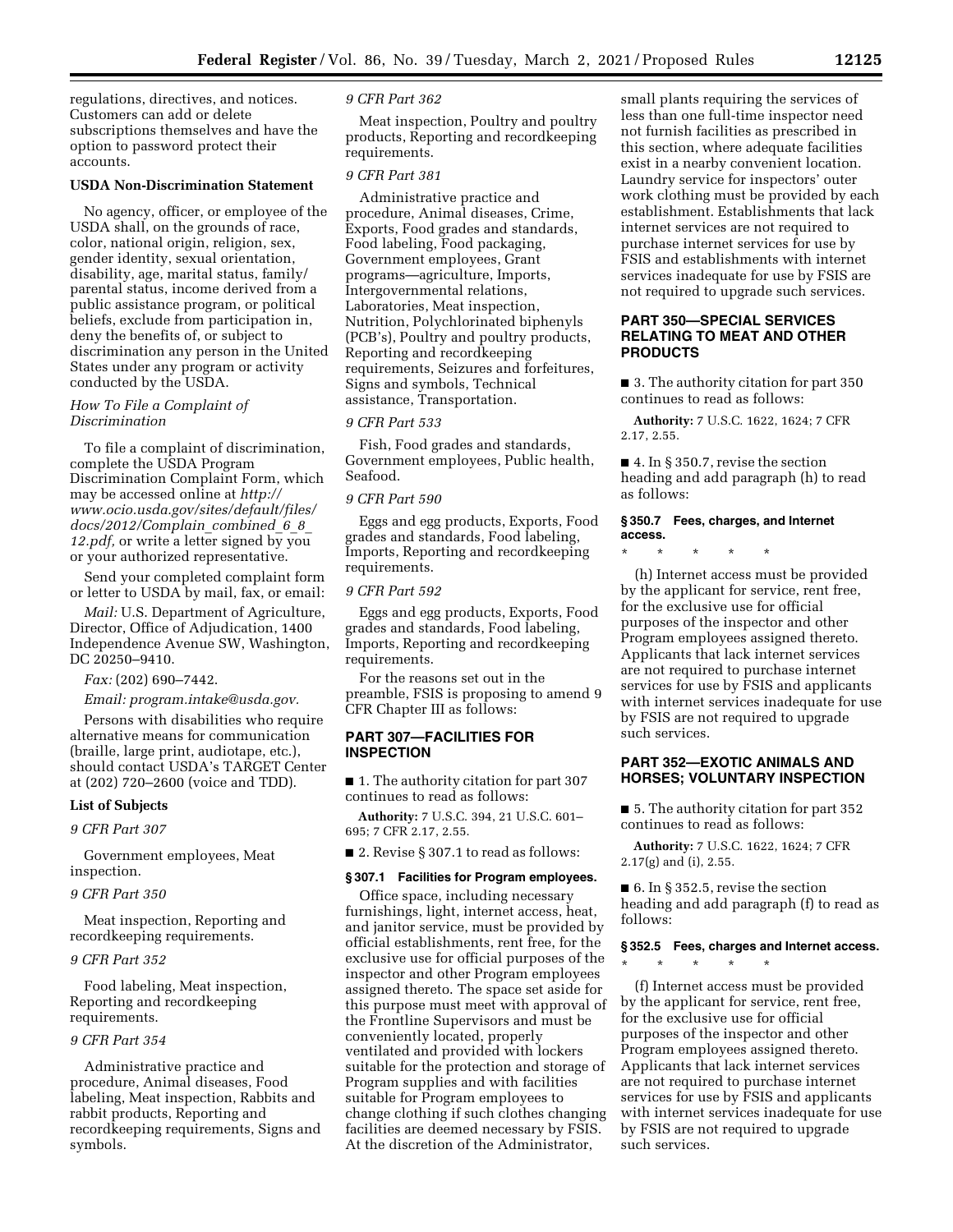## **PART 354—VOLUNTARY INSPECTION OF RABBITS AND EDIBLE PRODUCTS THEREOF**

■ 7. The authority citation for part 354 continues to read as follows:

**Authority:** 7 U.S.C. 1622, 1624; 7 CFR 2.17(g) and (i), 2.55.

■ 8. Revise § 354.221 $(g)$  to read as follows:

## **§ 354.221 Rooms and compartments.**

\* \* \* \* \* (g) *Inspector's office.* Furnished office space, including, but not being limited to, light, heat, internet access, and janitor service shall be provided rent free in the official plant for the exclusive use for official purposes of the inspector and the Administration. The room or rooms set apart for this purpose must meet with the approval of the Frontline Supervisor and be conveniently located, properly ventilated, and provided with lockers or cabinets suitable for the protection and storage of supplies and with facilities suitable for inspectors to change clothing. Facilities that lack internet services are not required to purchase internet services for use by FSIS, and facilities with internet services inadequate for use by FSIS are not required to upgrade such services.

## **PART 362—VOLUNTARY POULTRY INSPECTION REGULATIONS**

■ 9. The authority citation for part 362 continues to read as follows:

**Authority:** 7 U.S.C. 1622; 7 CFR 2.18(g) and (i), 2.53.

 $\blacksquare$  10. In § 362.5, revise the section heading and add paragraph (h) to read as follows:

## **§ 362.5 Fees, charges, and Internet access.**

\* \* \* \* \*

(h) Internet access must be provided by the applicant for service, rent free, for the exclusive use for official purposes of the inspector and other Program employees assigned thereto. Applicants that lack internet services are not required to purchase internet services for use by FSIS and applicants with internet services inadequate for use by FSIS are not required to upgrade such services.

## **PART 381—POULTRY PRODUCTS INSPECTION REGULATIONS**

■ 11. The authority citation for part 381 continues to read as follows:

**Authority:** 7 U.S.C. 1633, 1901–1906; 21 U.S.C. 451–472; 7 CFR 2.18, 2.53.

 $\blacksquare$  12. Revise § 381.36(a) to read as follows:

## **§ 381.36 Facilities required.**

(a) *Inspector's Office.* Office space, including, but not being limited to furnishings, light, internet access, heat, and janitor service, must be provided rent free in the official establishment, for the use of Government personnel for official purposes. The room or space set apart for this purpose must meet the approval of Frontline Supervisors and be conveniently located, properly ventilated, and provided with lockers or file cabinets suitable for the protection and storage of supplies and with facilities suitable for inspectors to change clothing. At the discretion of the Administrator, small plants requiring the services of less than one full-time inspector need not furnish facilities as prescribed in this section, where adequate facilities exist in a nearby convenient location. Each official establishment must provide commercial laundry service for inspectors' outer work clothing, or disposable outer work garments designed for one-time use, or uniform rental service garments which are laundered by the rental service. Establishments that lack internet services are not required to purchase internet services for use by FSIS and establishments with internet services inadequate for use by FSIS are not required to upgrade such services. \* \* \* \* \*

## **PART 533—SEPARATION OF ESTABLISHMENT; FACILITIES FOR INSPECTION; FACILITIES FOR PROGRAM EMPLOYEES; OTHER REQUIRED FACILITIES**

■ 13. The authority citation for part 533 continues to read as follows:

**Authority:** 21 U.S.C. 601–602, 606–622, 624–695; 7 CFR 2.7, 2.18, 2.53.

■ 14. Revise § 533.3 to read as follows:

## **§ 533.3 Facilities for Program employees.**

Office space, including necessary furnishings, light, internet access, heat, and janitor service, must be provided by official establishments, rent free, for the exclusive use for official purposes of the inspector and other Program employees assigned thereto. The space set aside for this purpose shall meet with approval of the District Manager or the frontline supervisor and must be conveniently located, properly ventilated, and provided with lockers suitable for the protection and storage of Program supplies and with facilities suitable for Program employees to change clothing if such facilities are deemed necessary by the frontline supervisor. At the

discretion of the Administrator, small establishments requiring the services of less than one full-time inspector need not furnish facilities for Program employees as prescribed in this section, where adequate facilities exist in a nearby convenient location. Laundry service for inspectors' outer work clothing must be provided by each establishment. Establishments that lack internet services are not required to purchase internet services for use by FSIS and establishments with internet services inadequate for use by FSIS are not required to upgrade such services.

## **PART 590—INSPECTION OF EGGS AND EGG PRODUCTS (EGG PRODUCTS INSPECTION ACT)**

■ 15. The authority citation for part 590 continues to read as follows:

**Authority:** 21 U.S.C. 1031–1056; 7 CFR 2.18, 2.53.

■ 16. Revise § 590.136(a) to read as follows:

## **§ 590.136 Accommodations and equipment to be furnished by facilities for use of inspection program personnel in performing service.**

(a) *Inspection program personnel office.* Office space, including, but not limited to, furnishings, light, heat, internet access, and janitor service, will be provided without cost in the official plant for the use of inspection program personnel for official purposes. The room or space set apart for this purpose must meet the approval of the Food Safety and Inspection Service and be conveniently located, properly ventilated, and provided with lockers or file cabinets suitable for the protection and storage of supplies and with accommodations suitable for inspection program personnel to change clothing. At the discretion of the Administrator, small official plants requiring the services of less than one full-time inspector need not furnish accommodations for inspection program personnel as prescribed in this section where adequate accommodations exist in a nearby convenient location. Plants that lack internet services are not required to purchase internet services for use by FSIS, and plants with internet services inadequate for use by FSIS are not required to upgrade such services.

\* \* \* \* \*

## **PART 592—VOLUNTARY INSPECTION OF EGG PRODUCTS**

■ 17. The authority citation for part 592 continues to read as follows:

**Authority:** 7 U.S.C. 1621–1627.